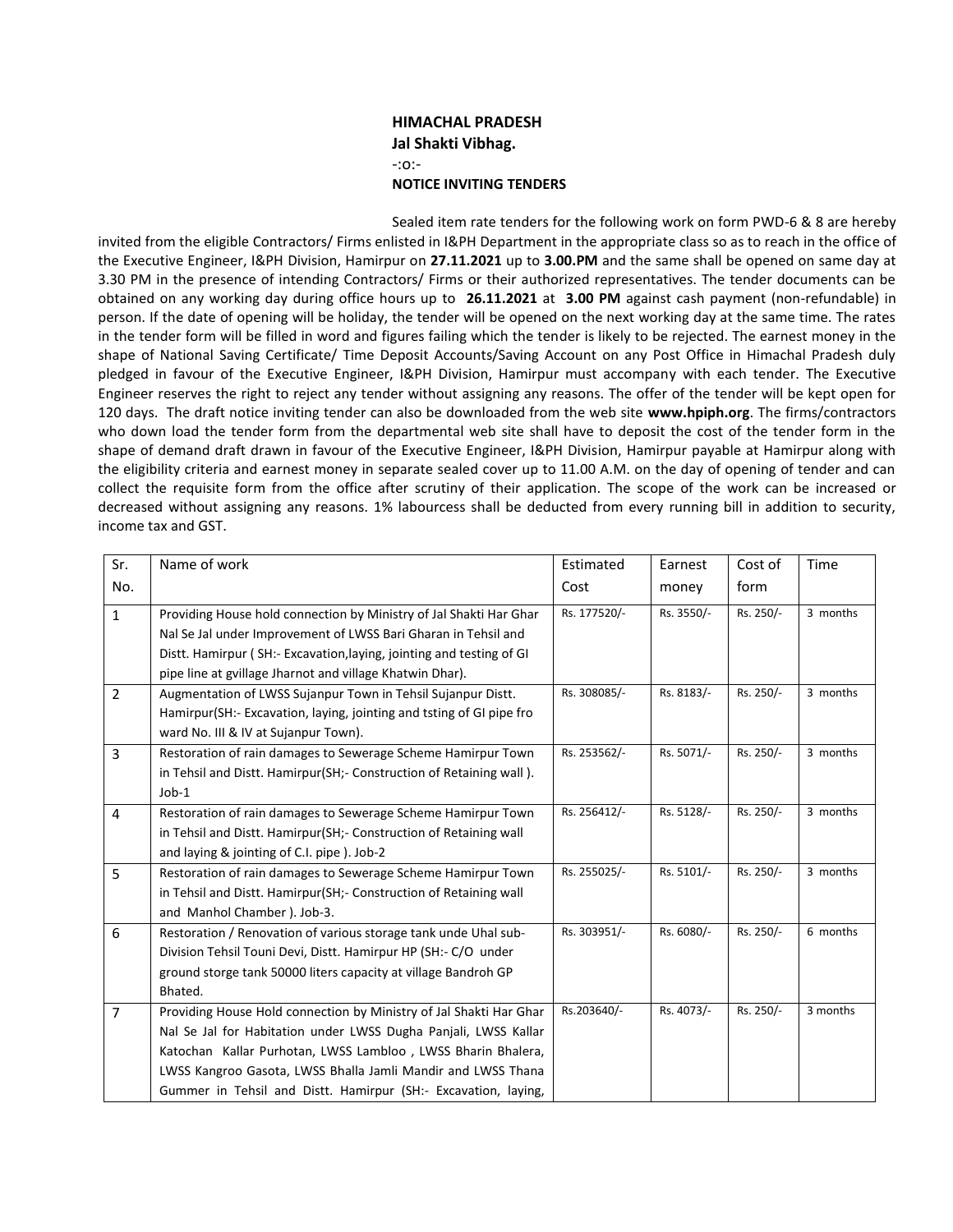|    | jointing and testing of GI pipe 25mm to lower Baroha).                                                                                                                                                                                                                                                                                                                                        |              |            |           |          |
|----|-----------------------------------------------------------------------------------------------------------------------------------------------------------------------------------------------------------------------------------------------------------------------------------------------------------------------------------------------------------------------------------------------|--------------|------------|-----------|----------|
|    |                                                                                                                                                                                                                                                                                                                                                                                               |              |            |           |          |
| 8  | Running and opeation of various LWSS under Jal Shakti                                                                                                                                                                                                                                                                                                                                         | Rs. 122804/- | Rs.2456/-  | Rs. 250/- | 3 months |
|    | Section Store in Tehsil & Distt. Hamirpur (SH:- Deployment                                                                                                                                                                                                                                                                                                                                    |              |            |           |          |
|    | of 4 Nos. Helper / Beldar for 90 days).                                                                                                                                                                                                                                                                                                                                                       |              |            |           |          |
| 9  | Running and operation of various LWSS under Jal Shakti                                                                                                                                                                                                                                                                                                                                        | Rs. 368412/- | Rs.7368/-  | Rs. 250/- | 3 months |
|    | Section Chowki in Tehsil and Distt. Hamirpur (SH:-                                                                                                                                                                                                                                                                                                                                            |              |            |           |          |
|    | Deployment of 12 Nos. Beldar / helper for 90 days).                                                                                                                                                                                                                                                                                                                                           |              |            |           |          |
| 10 | Improvement of distribution system and upgradation of pumping<br>machinery with automation for LWSS Duhak, Dhail, Patlander and<br>Bhaleth in Tehsil Sujanpur Distt. Hamirpur(Sh:- Excavation, laying,<br>jointing testing and dismentalling of GI pipe of various dia from<br>Node No. 1-2,2-3,6-7,7-8,9-10,10-11,13-14 RD 0-750, 500-750,400-<br>800,800-1345,450-600,600-850,750-1000 Rmt. | Rs. 270190/- | Rs.5403/-  | Rs. 250/- | 3 months |
| 11 | Providing House Hold connection by Ministry of Jal shakti "                                                                                                                                                                                                                                                                                                                                   | Rs. 441782/- | Rs.8836/-  | Rs. 250/- | 3 months |
|    | har Ghar nal se Jal " under Jal Jeeevan Mission under                                                                                                                                                                                                                                                                                                                                         |              |            |           |          |
|    | Improvment of LWSS Patlander, LWSS Kasiri Mahadev LWSS                                                                                                                                                                                                                                                                                                                                        |              |            |           |          |
|    | Duhak, LWSS Chamiana, LWSS Chabutra, LWSS Banal and                                                                                                                                                                                                                                                                                                                                           |              |            |           |          |
|    | LWSS Karara from River Beas in Tehsil Sujanpur Distt.<br>Hamirpur (SH:- Excavation , laying, jointing and testing of Gi                                                                                                                                                                                                                                                                       |              |            |           |          |
|    | ppe of various da from node no. 8-12C, RD 7200/0-4080                                                                                                                                                                                                                                                                                                                                         |              |            |           |          |
|    | Rmt.).                                                                                                                                                                                                                                                                                                                                                                                        |              |            |           |          |
| 13 | Running and operation of various LWSS under Jal Shakti                                                                                                                                                                                                                                                                                                                                        | Rs. 184206/- | Rs.3684/-  | Rs. 250/- | 3 months |
|    | Section Lambloo in Tehsil and Distt. Hamirpur (Sh:-                                                                                                                                                                                                                                                                                                                                           |              |            |           |          |
|    | Deployment of 6 Nos. Beldar / Helper for (90 days).                                                                                                                                                                                                                                                                                                                                           |              |            |           |          |
|    |                                                                                                                                                                                                                                                                                                                                                                                               |              |            |           |          |
| 14 | Providing Sewerage Scheme to Hamirpur Town in Tehsil &                                                                                                                                                                                                                                                                                                                                        | Rs. 270606/- | Rs.5412/-  | Rs. 250/- | 3 months |
|    | Distt. Hamirpur (SH:- Excavation, laying, jointing and testing                                                                                                                                                                                                                                                                                                                                |              |            |           |          |
|    | to D.I pipe line to Smt Snehlata Advocate and Dinesh Walia                                                                                                                                                                                                                                                                                                                                    |              |            |           |          |
|    | and Other in ward No. 3 & Sh. Suresh Puri, Milkhi Ram                                                                                                                                                                                                                                                                                                                                         |              |            |           |          |
|    | House No. 9 and Smt. Trithi Devi ward No. 2 Ram Gali                                                                                                                                                                                                                                                                                                                                          |              |            |           |          |
|    | Hamirpur).                                                                                                                                                                                                                                                                                                                                                                                    |              |            |           |          |
| 15 | Improvement and Remodelling of LWSS Hamirpur Town in                                                                                                                                                                                                                                                                                                                                          | Rs. 254078/- | Rs.5082/-  | Rs. 250/- | 3 months |
|    | Tehsil and Distt. Hamirpur (SH:- Excavation, laying, jointing<br>and testing of GI pipe 40mm dia from distribution line near                                                                                                                                                                                                                                                                  |              |            |           |          |
|    | Batrta Gallerpy and Shiv Naryan Gali in Ward No. 3).                                                                                                                                                                                                                                                                                                                                          |              |            |           |          |
| 16 | Providing separate drinking water supply scheme to vilalge                                                                                                                                                                                                                                                                                                                                    | Rs. 164835/- | Rs.3297/-  | Rs. 250/- | 3 months |
|    | Longni Karot in Tehsil Sujanpur Distt. Hamirpur (SH:-                                                                                                                                                                                                                                                                                                                                         |              |            |           |          |
|    | Excavation, laying, jointing and testing of GI pipe 40mm dia                                                                                                                                                                                                                                                                                                                                  |              |            |           |          |
|    | from Ambgara tank RD 0-1800 to village Salasi).                                                                                                                                                                                                                                                                                                                                               |              |            |           |          |
| 17 | Improvement and Remodelling of LWSS Hamirpur in Tehsil                                                                                                                                                                                                                                                                                                                                        | Rs. 469829/- | Rs. 9397/- | Rs. 250/- | 3 months |
|    | and Distt. Hamirpur (SH:- Excavation, laying and testingh of                                                                                                                                                                                                                                                                                                                                  |              |            |           |          |
|    | distribution GI pipe ward No. 2,3,4 & 5).                                                                                                                                                                                                                                                                                                                                                     |              |            |           |          |
| 18 | Providing flood protection works on left bank river beas                                                                                                                                                                                                                                                                                                                                      | Rs. 470296/- | Rs. 9405/- | Rs. 250/- | 3 months |
|    | from village beri to plahi ( Phase-II) in tehsil Sujanpur Distt.                                                                                                                                                                                                                                                                                                                              |              |            |           |          |
|    | Hamirpur (SH:- Construction of wire crate from RD 3313 to                                                                                                                                                                                                                                                                                                                                     |              |            |           |          |